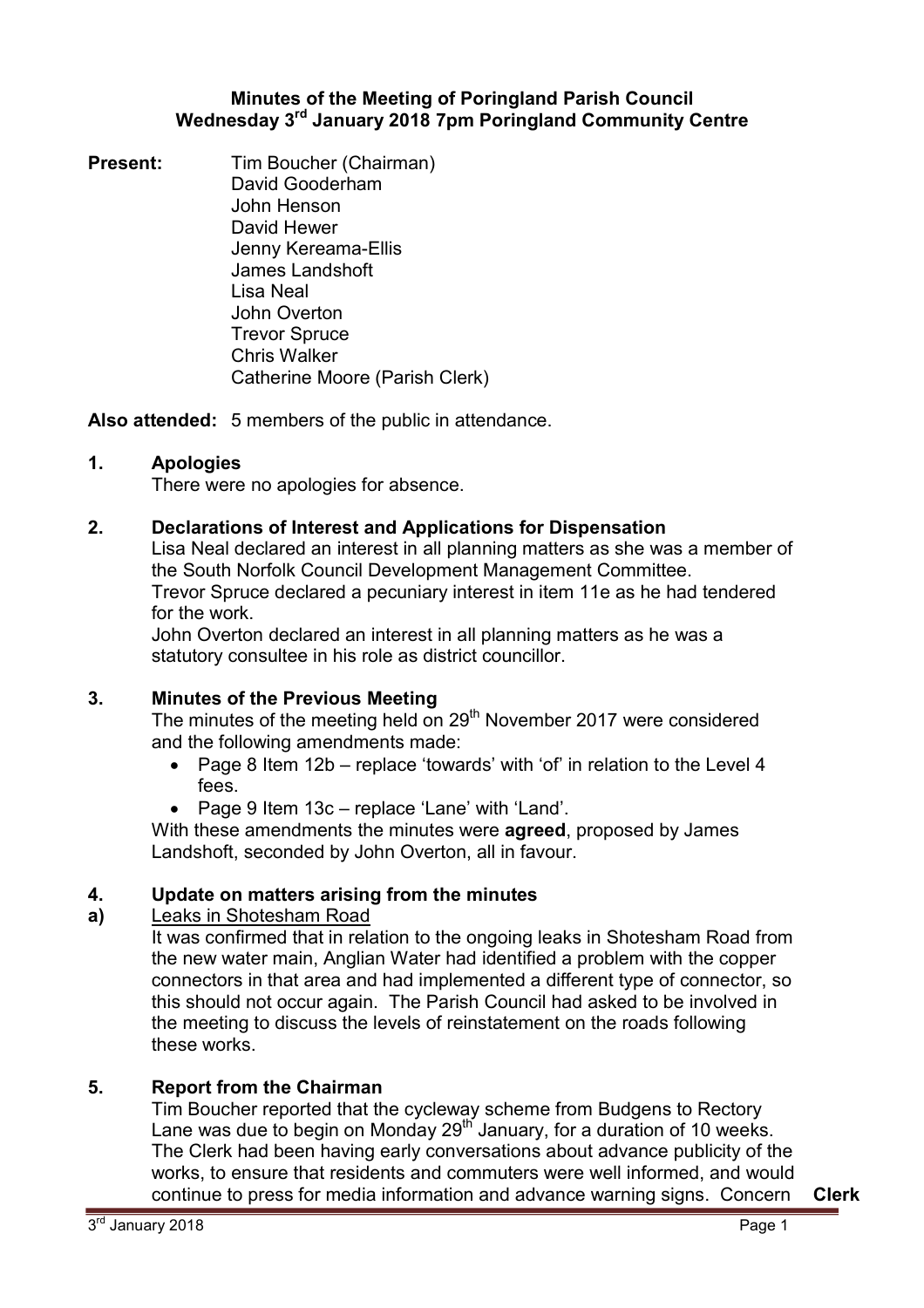was expressed regarding the negative publicity that this scheme could attract, together with the fact that it was not supported by the Parish Council. A number of questions had been raised which would be forwarded to Norfolk Homes and Norfolk County Council the following week. It was **agreed** that a press / social media statement should be prepared in case the Parish Council received negative comments about traffic issues, and that the details of a liaison contact person should be supplied by the contractors so that issues could be raised quickly. The Clerk noted that she had been discussing the implications of this scheme with the relevant authorities since August 2017. It was suggested that the benefits of cycleways should be highlighted, including that cars should not park on cycleways, and that the main benefits were for those who may not feel safe cycling in the road. **Clerk**

Tim reported that the Michael Jackson Tribute Night had been a huge success, with profits of nearly £700 on the evening.

The Greater Norwich Local Plan briefing on  $16<sup>th</sup>$  January was noted, and it was **agreed** that John Henson would attend this in his role as Chairman of the Neighbourhood Plan Committee.

**Clerk**

The Clerk reported to Councillors that a bad debt totalling £154.00 was outstanding from a hirer who had now left the Community Centre. It was **agreed** that the Clerk would pursue this through the normal channels, including the small claims court if necessary.

# **6. Public Participation**

*Standing orders were suspended to allow the County Councillor, District Councillors and members of the public to speak, proposed by John Henson, seconded by Trevor Spruce, all in favour.* 

# **a)** District Councillors

Lisa Neal reported that the Greater Norwich Local Plan consultation would begin on  $8<sup>th</sup>$  January 2018, running until 15<sup>th</sup> March 2018. The consultation would be open to the public and would be on the South Norfolk Council website via a link. It was noted that this would be discussed at the January meeting.

John Overton reported that South Norfolk Council would be writing to parish councils regarding parking permit schemes.

The procurement for superfast broadband had been completed and 100% of areas in South Norfolk should receive a superfast connection through 18 new masts supplied by InTouch.

Joint working arrangements with Broadland District Council were moving forward, and discussions would take place with staff soon.

The five year land supply was being examined, and legal advice being taken as to whether South Norfolk would have to adhere to the existing Local Plan in respect of this. South Norfolk as a district had met the land supply, but had not when this was calculated in the Greater Norwich Policy Area.

South Norfolk Council owned around 1,000 street lights across 8 parishes, with some deteriorating. Only around 300 were actually required, and others would be offered to Parish Councils for future maintenance as they need replacing.

A query was raised as to whether Poringland would be increasing to 13 councillors, it was **agreed** that this would be investigated. **Clerk**

**b)** County Councillor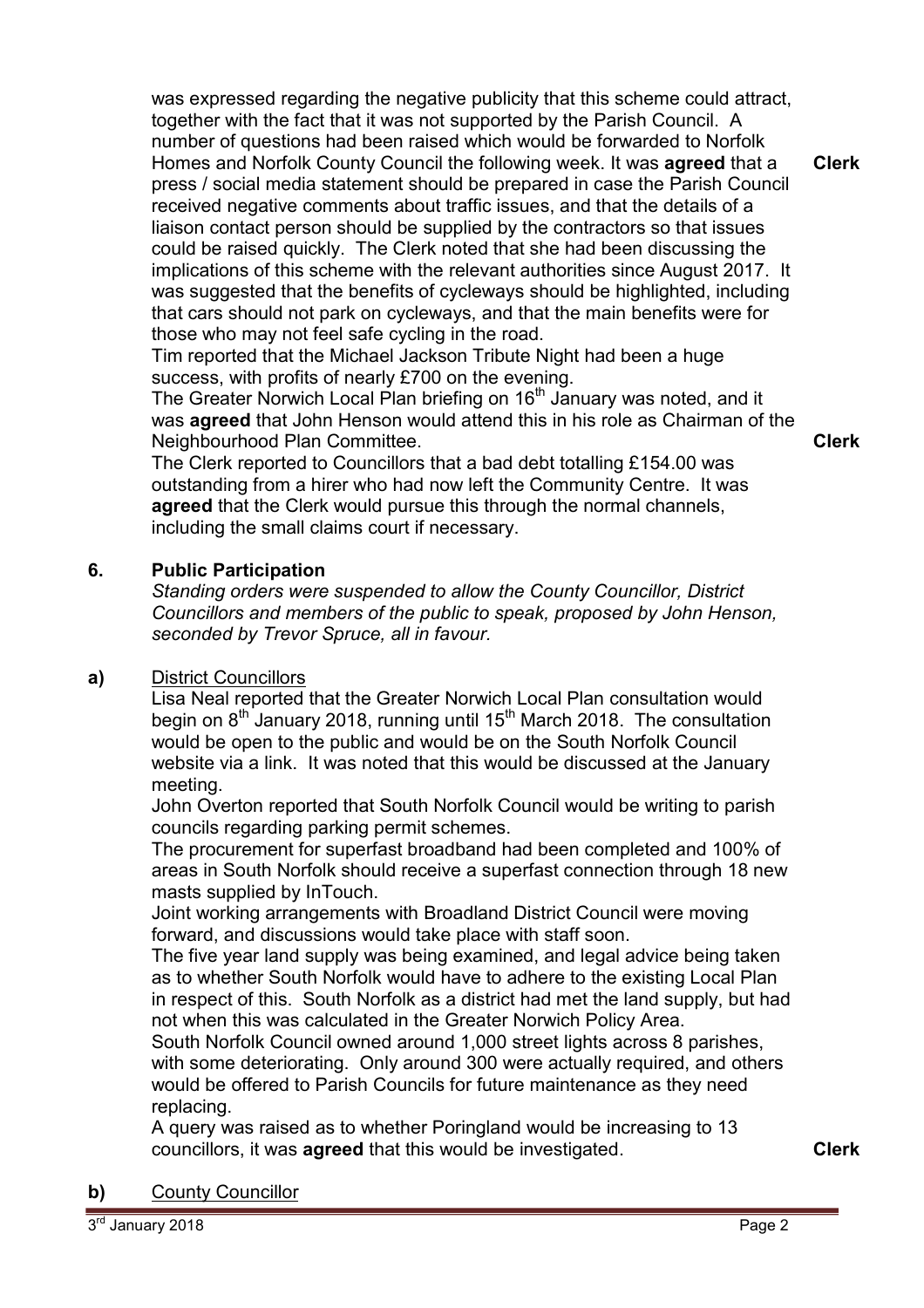No present.

### **c)** Public Participation

A member of the public noted that the 20mph sign at the entrance to Devlin Drive was obscured. The Clerk noted that it was due to be changed to make it more visible, and that Norfolk County Council had written to the householder opposite asking them to cut back the shrub obscuring that sign. The Clerk was asked to query whether roundels or repeaters could be installed in the 20mph zone.

A member of the public expressed concern that the cycleway would result in a narrowing of the road, which they felt was already dangerous with HGVs passing through.

A query was raised regarding the opening of the spine road, and it was noted that this was expected in 2019. The path on Shotesham Road was still in the hands of UK Power Networks who viewed it as low priority.

A member of the public queried the frequency of road resurfacing, noting that Malten Close had not been surfaced in 19 years. The Clerk was asked check when this was due. **Clerk**

*Standing orders were reinstated. Lisa Neal left the meeting and observed from the public area.* 

#### **7. Planning**

- **a)**  Applications Received
- **i)**  2017/2667 Land to the rear of 23 Caistor Lane: Erection of 1no bungalow.

John Henson had viewed the plans and visited the site. The applicants proposed a new bungalow in the rear garden, which was close to two busy junctions. The plans did not include a garage. The application stated that it was not within 20 metres of a watercourse, which was incorrect. There was no turning circle enabling vehicles to access in a forward gear. No bin refuges or space for cycles was included. The Lead Flood Authority had raised a number of concerns which were supported by the Parish Council. It was felt that permitted development rights should be prohibited within any conditions due to the cramped form of development.

It was **agreed** to object to the application making the above comments, proposed by John Henson, seconded by Tim Boucher, 8 in favour, 0 against, 1 abstention.

**ii)** 2017/2709 11 Elizabeth Road: Variation of condition 2 from planning consent 2016/1177 – (Single storey pitched roof rear and side extension with 1<sup>st</sup> floor extension to the front) – To change brick work to composite cladding.

John Overton had viewed the plans and seen a sample of the cladding. This looked attractive, and there were no concerns raised by the neighbours.

It was **agreed** to support the application, proposed by John Overton, seconded by Tim Boucher, all in favour.

**iii)** 2017/2756 8 Romany Walk: Rear first floor extension and new entrance porch.

**Clerk**

**Clerk**

**Clerk**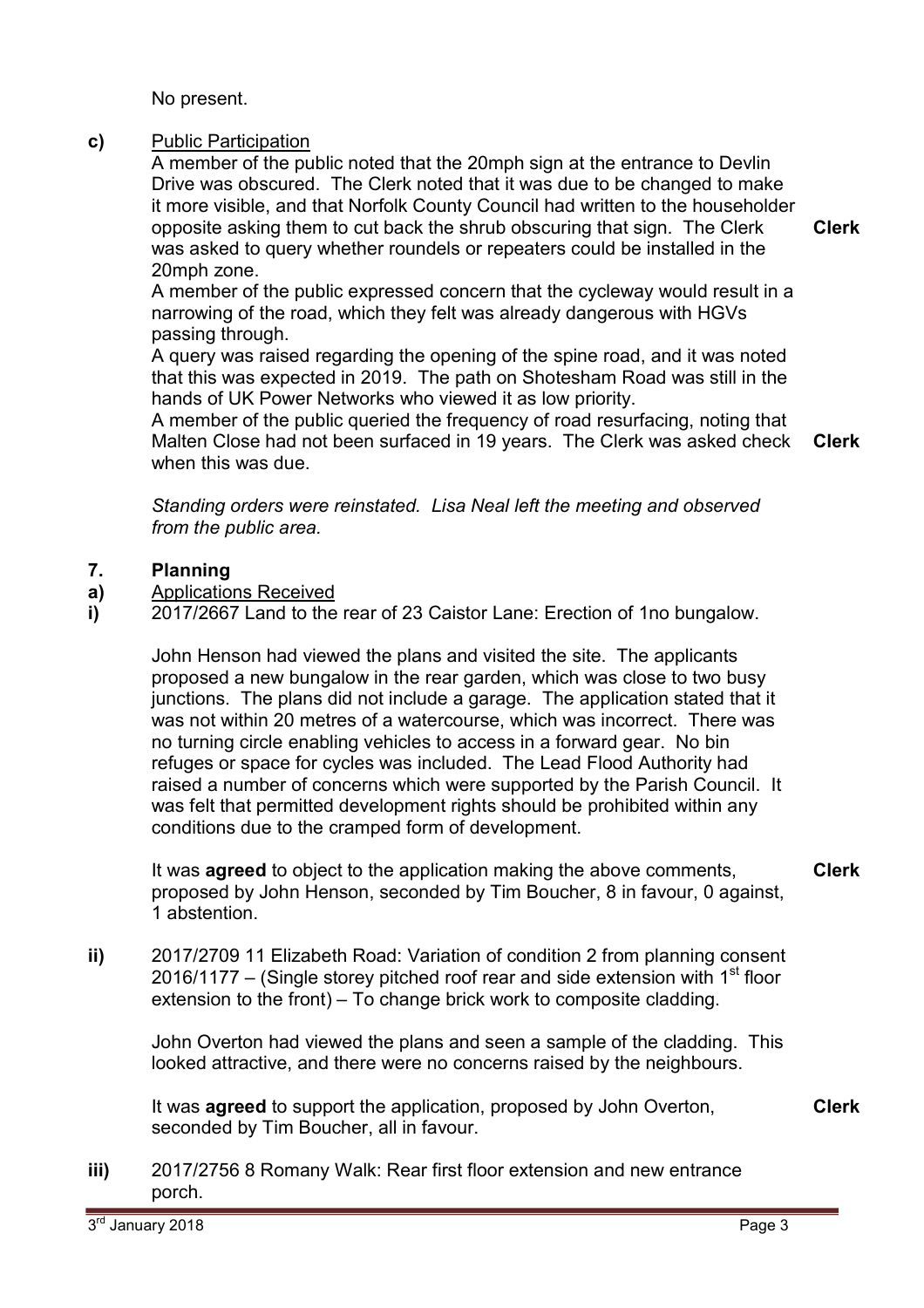David Gooderham had viewed the plans and visited the site. He noted that the proposed extension was similar to other properties in the area, and neighbours had not raised any concerns.

It was **agreed** to support the application, proposed by David Gooderham, seconded by Tim Boucher, all in favour. **Clerk**

**iv)** 2017/2775 10 The Footpath: Single storey rear and side extensions and alterations (revised application following 2017/2135).

David Gooderham had viewed the plans and visited the site. He noted that the application slightly moved the extension, and that neighbours had no objections, however there was a query over boundaries and footings, which had been referred to South Norfolk Council. The extension was already well on its way in the new footprint.

It was **agreed** to object on the basis that this was a retrospective application, proposed by David Gooderham, seconded by Chris Walker, all in favour. **Clerk**

- **b)** Planning Decisions
- **i)**  2017/2169 Unit 4 Overtons Way: Non-illuminated wall sign above front door.
- **ii) APPROVED** 2017/2416 91 Cawstons Meadow: Garden room extension to rear, side extension and garage conversion. **APPROVED** 2017/2595 125 The Street: 2no. garages. **APPROVED**
- **iii)**

*Lisa Neal returned to the meeting.* 

**8. Correspondence and Consultations** None.

#### **9. Finance**

**a)**  Receipts, Payments, and Bank Reconciliation The receipts, payments and bank reconciliation for November 2017 were presented and **noted**.

### **b)** Accounts for Payment

It was **agreed** to pay the following accounts, proposed by David Hewer, seconded by Chris Walker, all in favour.

|                                | <b>Staff Salaries</b>     | £6,298.62 |
|--------------------------------|---------------------------|-----------|
| <b>HMRC</b>                    | <b>PAYE &amp; NIC</b>     | £2,207.89 |
| <b>Norfolk Pension Fund</b>    | Superannuation            | £2,178.15 |
| <b>BT</b>                      | Telephone and Broadband   | £44.34    |
| <b>SLCC</b>                    | Level 4 Registration      | £150.00   |
| <b>Norfolk Copiers</b>         | Printing                  | £36.37    |
| Microshade                     | <b>Hosted IT</b>          | £214.62   |
| <b>Hugh Crane Cleaning Eqt</b> | <b>Cleaning Materials</b> | £498.32   |
| <b>ESPO</b>                    | CC Gas                    | £189.32   |
| <b>Total Gas &amp; Power</b>   | <b>CC Electricity</b>     | £817.42   |
| Wave                           | <b>CC Water</b>           | £182.34   |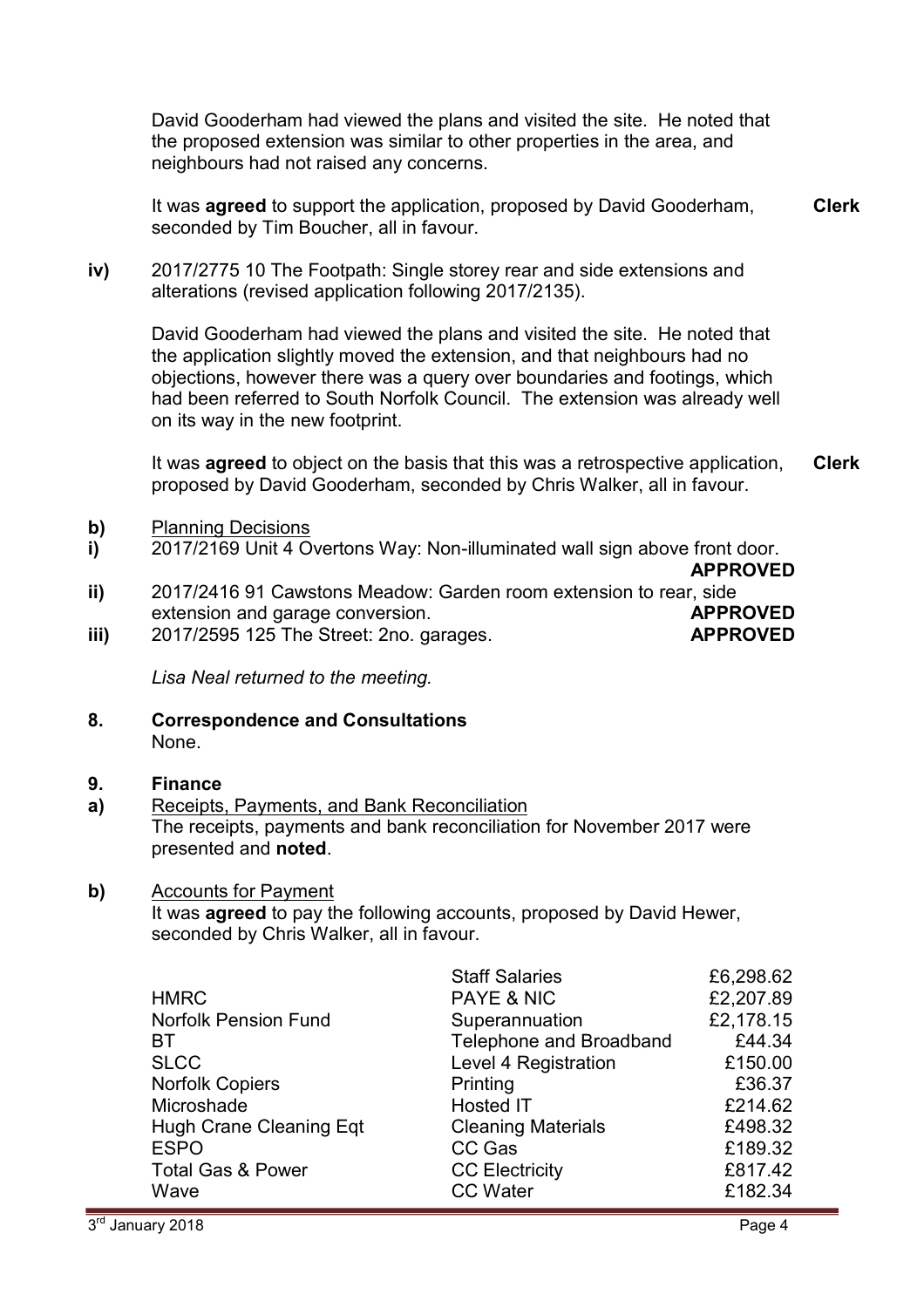| <b>Spruce Landscapes</b>             | <b>CC Grounds Maintenance</b>    | £226.00   |
|--------------------------------------|----------------------------------|-----------|
| WorldPay                             | Car Machine Charges              | £0.85     |
| South Norfolk Council                | <b>Pavilion Prem Lic Fee</b>     | £70.00    |
| M Grapes                             | Box in sinks                     | £300.00   |
| Norwich Electrical                   | <b>Electrical Repair</b>         | £54.00    |
| The Alarm Company                    | <b>Fire Alarm Servicing</b>      | £312.00   |
| R McCarthy                           | <b>Event Expenditure</b>         | £48.12    |
| L Gooderham                          | <b>Laundry Allowance</b>         | £30.00    |
| Veolia                               | Waste                            | £99.56    |
| Wave                                 | <b>Cemetery Water</b>            | £14.67    |
| Spruce Landscapes                    | <b>Cem Grounds Maintenance</b>   | £750.00   |
| <b>HouseProud</b>                    | <b>Relief Caretaking</b>         | £1,045.13 |
| J & A Saunders                       | <b>Window Cleaning</b>           | £220.00   |
| Wave                                 | <b>PF Water</b>                  | £69.46    |
| Garden Guardian                      | <b>Grounds Maintenance</b>       | £882.00   |
| Sovereign                            | Play Markings - 20%              | £757.80   |
| Sovereign                            | Play Markings - 30%              | £1,136.69 |
| Barclaycard                          | Various                          | £497.15   |
| R McCarthy                           | <b>Expenses</b>                  | £44.29    |
| <b>Business Webpage Ltd</b>          | <b>Email Hosting</b>             | £144.00   |
| <b>HouseProud</b>                    | <b>Relief Caretaking</b>         | £804.25   |
| <b>Best Norfolk Office Solutions</b> | <b>Six Administrator</b>         | £108.75   |
| Norse Eastern Ltd                    | <b>Carpet Cleaning</b>           | £42.00    |
| Ezyglide                             | <b>Partition Servicing</b>       | £678.00   |
| <b>Spruce Landscapes</b>             | <b>Old War Memorial Relocate</b> | £132.00   |
| C Moore                              | Petty Cash Top Up                | £88.97    |
|                                      |                                  |           |

### **c)** Internal Audit Report

The interim internal audit report was presented, with one recommendation that the pages of the minutes should be initialled by the Chairman. This recommendation was **noted**.

**TB** 

#### **10. Committees and Advisory Groups**

- **a)**  Welcome Home and Memorial Playing Field Trust Report The report of the meeting was **noted**. John Overton noted that there were issues over key control and that the Clerk was looking into a key system where only authorised people could get keys cut. John Henson noted that he had repaired a lock on the outside of the Pavilion.
- **b)** Finance & Governance Advisory Group The report of the meeting was **noted**.
- **c)** Neighbourhood Plan Committee The report of the meeting was **noted**.

# **11. Other Matters**

### **a)** Banking Arrangements

The recommendation of the Finance & Governance Advisory Group to move the Council's current account and part of the deposit account to Unity Trust Bank was **agreed**, proposed by Chris Walker, seconded by Trevor Spruce, all in favour. **Clerk**